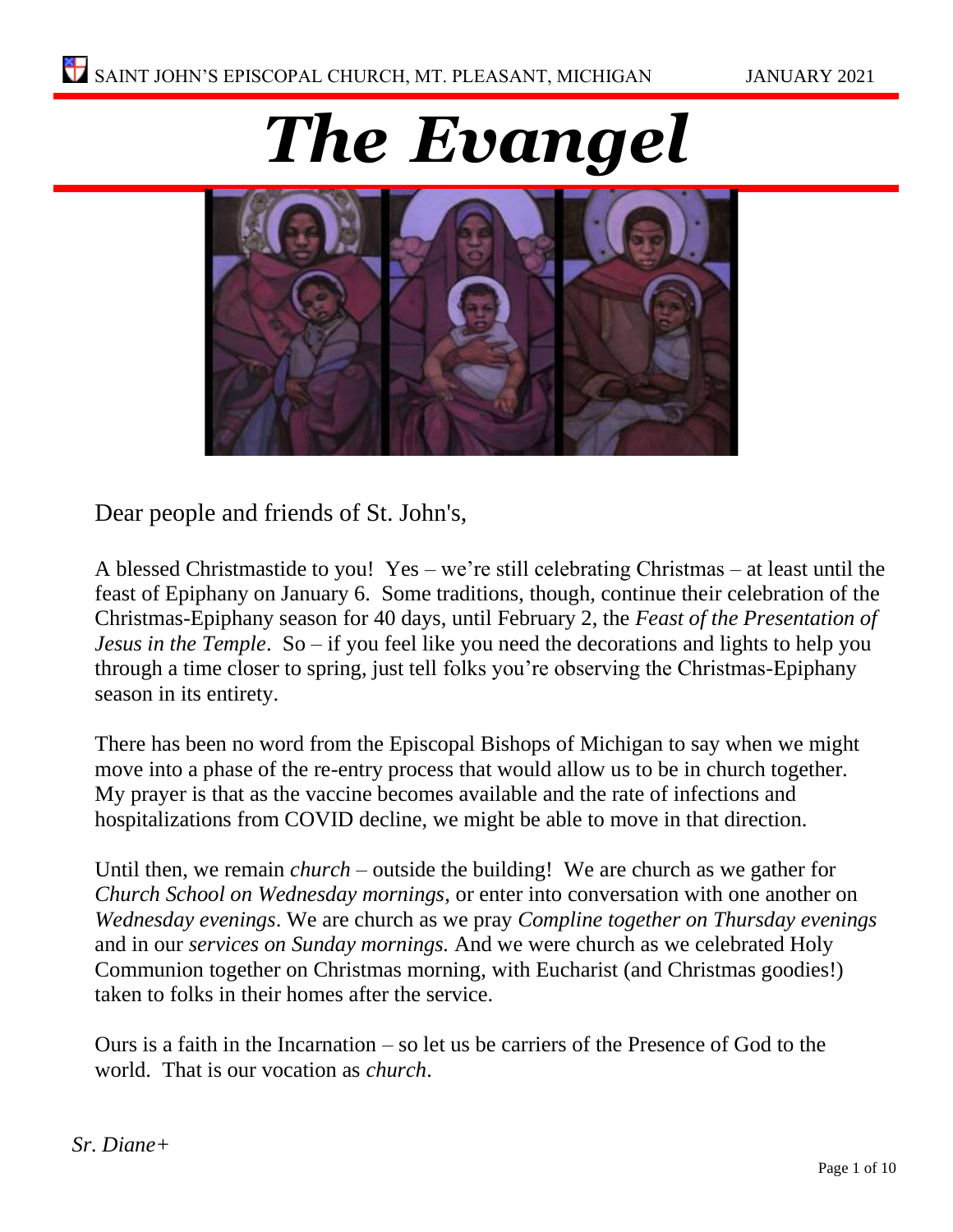

*1 Sanctuary lamp hanging*

Etched into your visual memory of the interior of St. John's should be a candle burning high above the altar suspended from the ceiling by a chain. There was a pulley and counterweight system that allowed the Sanctuary Light to be pulled down so that the candle could be changed.

In August the chain broke, and the Sanctuary Light fell. There was actually very little damage to the fixture itself. Looking at records

**Sanctuary Light**

suggest that the pulley system and counterweight had lasted about 75 years.

It was suggested that we should not put it back up overhead. It is quite heavy, and we were lucky that no one was under it pulling it down to replace the candle when the chain failed. The pandemic probably saved someone an injury.



*2 After it fell - note the color...*



*3 Finial broken from the bottom*



*4 RESTORED - and with a wall bracket*

Rob Vinande, who runs Log Cabin Forge in Brown City, was contacted to design and build a wall bracket from which to hang the Sanctuary Light in the future. Mr. Vinande also repaired what damage there was and cleaned up the fixture.

Since the Sanctuary Light will protrude out from the wall it will be necessary to evaluate where it will be hung so that it does not

interfere with people moving around the Altar. If no satisfactory location is found near the Altar, it can be displayed elsewhere. We will still be able to appreciate its beauty wherever it finds a home and the history will be preserved at the same time that we are planning for the safety of those who will follow us.

*Thanks to Ford Dingman for making all things new again….*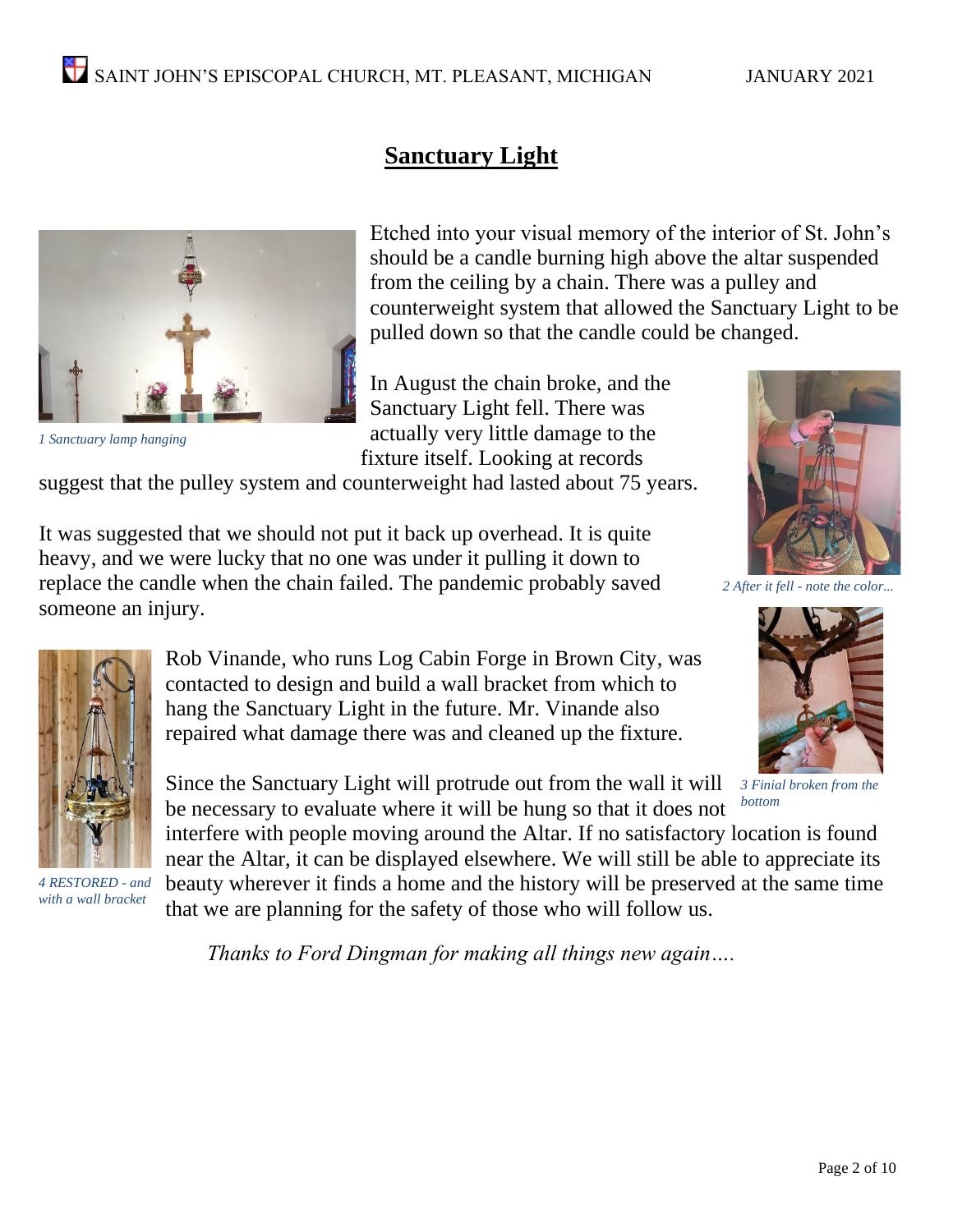# **During this period when St. John's is closed, your financial support gifts may be sent in the following ways:**

- 1 Mail to the church office: 206 W. Maple Street; Mt. Pleasant, MI 48858
- 2. Drop off through the mail slot at the church office door.

## *OR*



# **A Better Way to Give**

**Starting January 7,** we have our own *Giving Tools* account instead of going through the diocese. This will allow a lot more control for our members who want to direct their giving as well as save us time and money. [https://stjohnsmtpleasantmi.gvtls.com](https://stjohnsmtpleasantmi.gvtls.com/)

For all giving – pledges, building fund, flowers, organ, People Helping People, etc. – just use this link to give securely online. You can make a one-time donation, or set up a recurring donation, either from your credit card or bank account. The *Giving Tools* link will be available on our website and Facebook page as well.

Donating through this link will be a wonderful way for individuals to continue their contributions to **People Helping People** – which served **381 meals in December, and 7304 meals in 2020!** This is the level of need they are meeting – with help from all of us!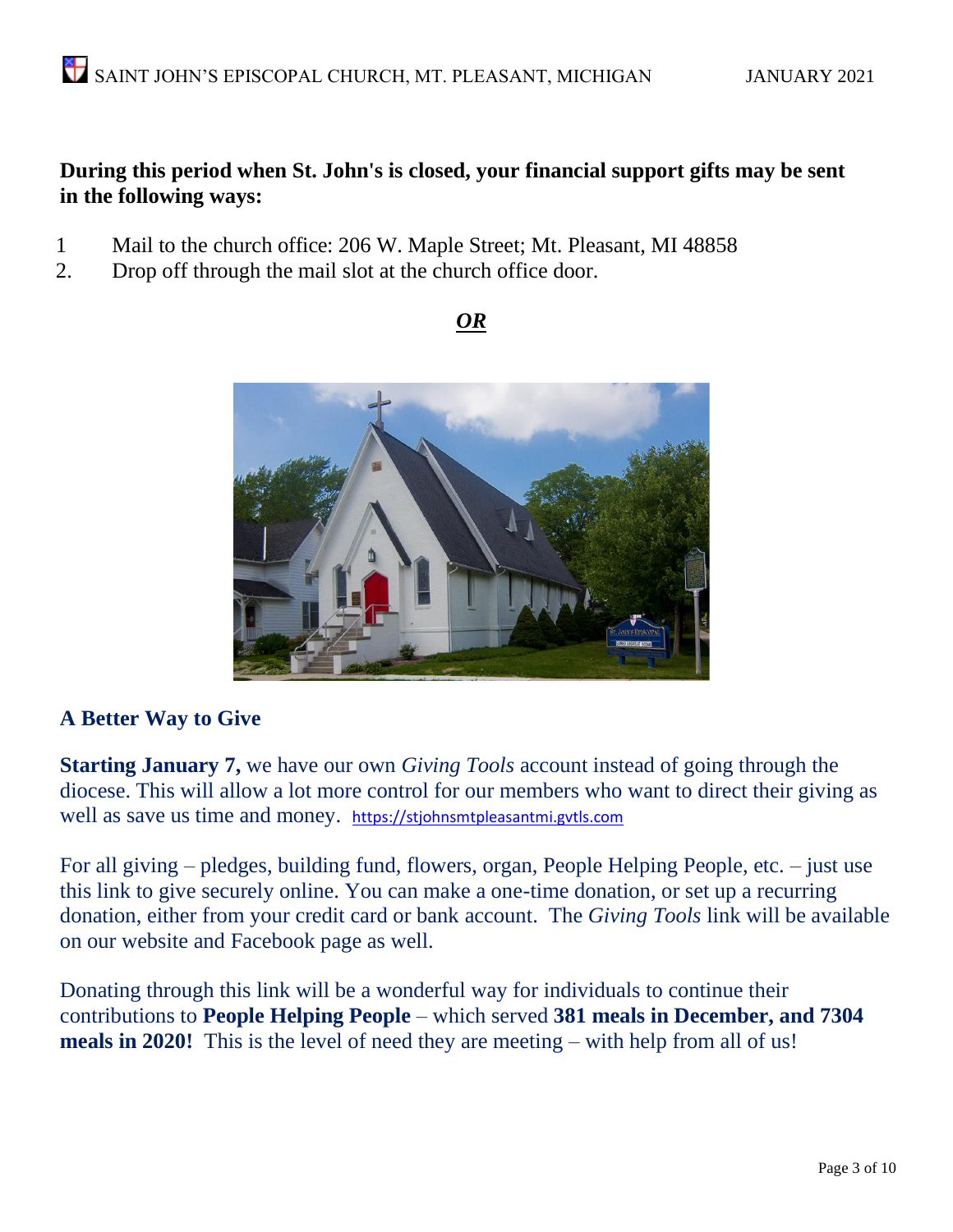

**Remember Our Homebound Members**  Stop by to visit or drop a card to our parishmembers who are homebound.

**Alma Dickerson** 461 E. Wing Rd., Mt. Pleasant 772-2516.

# **St. John's Prayer Group**

If you wish to add or remove names from the Prayer List, please call Sr. Diane Stier,989- 807-0215, Martha Rarick, 773- 7510, the church office or email



Pamela Dingman: [padingman@hotmail.com.](mailto:padingman@hotmail.com) Thank you.



**Pastoral Care** Just a reminder: you should let the parish office know if you are ill and wish to receive a call from the Rector.



| Nancy Hartshorne      | 1  |
|-----------------------|----|
| Christi Brooks        | 4  |
| Barbara Sheperdigian  | 10 |
| Martha Rarick         | 15 |
| Kip Cosan             | 21 |
| <b>Matthew Kinney</b> | 22 |
|                       |    |



# Ford & Pamela Dingman 23

Can't find your parish directory? It's on the parish website: <https://www.stjohnsmtpleasantmi.com/> under *About Us –*then *Members Only. sjec206*

# *CHRISTMAS FAMILIES – You DID help!*

This year we were able to help three families during the Christmas season so that they had food for the table and gifts under the tree, especially for the children. Thanks to all of you who stepped up to provide specific gifts or who provided the funds for us to do so. YOUR GIVING MAKES A DIFFERENCE!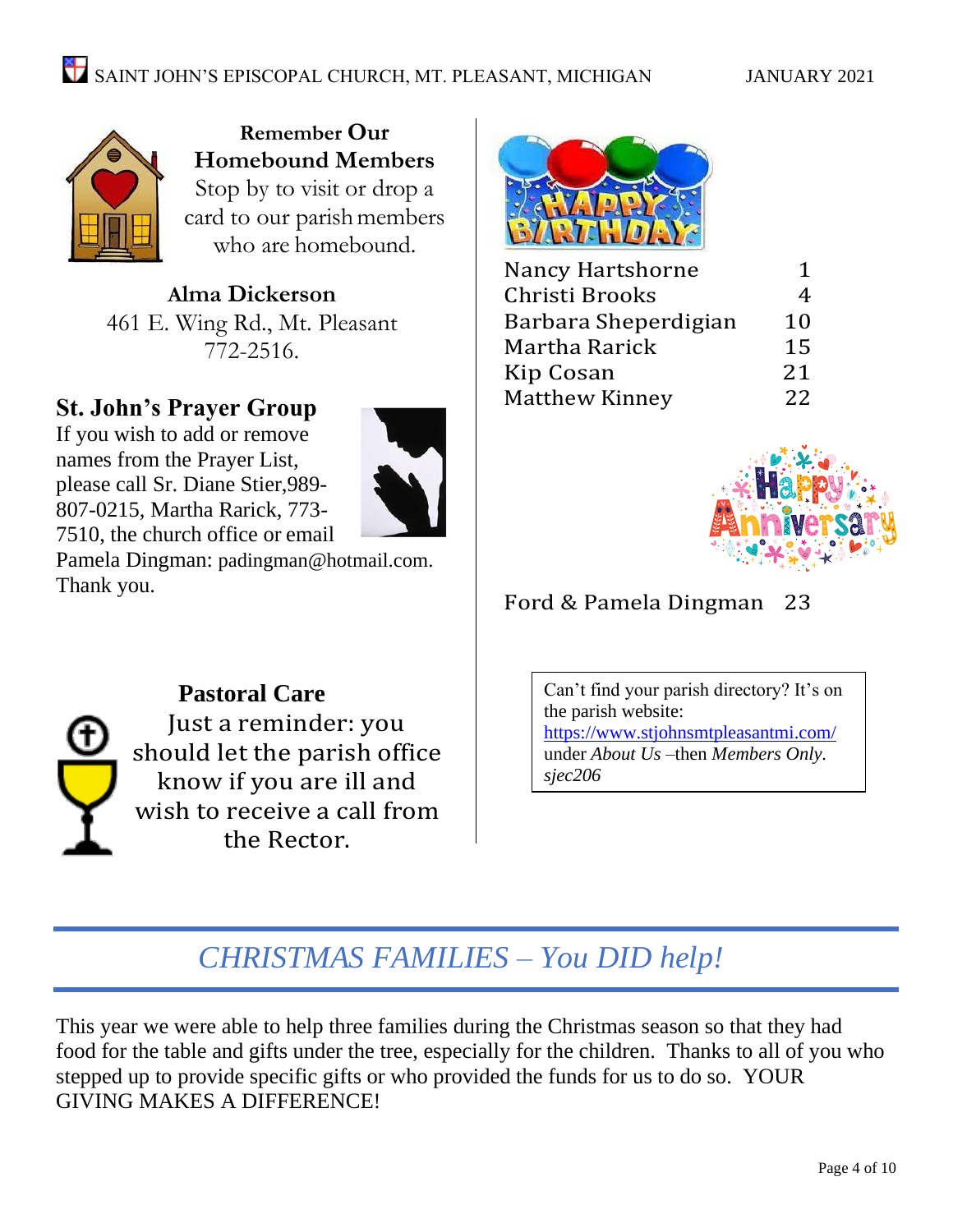# **Minutes for Vestry Meeting December 13, 2020, 11:30 a.m. via Zoom**

Present are Adam Baker(clerk), Ella Jo Regan, Tom Cochrane, Marcia David, Diane Stier, Nancy Herman-Kinney, Eric Vinciguerra, David Shirley, Pam and Ford Dingman(guests), DJ Proctor, Ulana Klymyshyn, Clancy DeLong, Alice Ciccu(guest).

Diane and Ella Jo led Vestry with the opening prayer.

Diane moved that Vestry approve the minutes from the November meeting, Tom seconded. Vestry approved the minutes.

Ford updated Vestry on the work on the Altar Lamp. It has been polished and is looking beautiful, and has a new wall mount. [*NOTE: SEE ARTICLE IN THIS ISSUE OF EVANGEL above.]*

Ulana updated Vestry on the plans to recognize our new Rector, the Search Committee and our retirements. She showed Vestry her plan for all the people we would be recognizing. Vestry thanked her for her plans. [*NOTE: SEE SCHEDULE ELSEWHERE IN THIS ISSUE.]*

Pam and Clancy complete the financial report. Pam reported that total pledges are at \$89,000, and urged everyone to submit their pledge cards. Clancy reported that income and expenses are both down. The 2021 housing allowance was determined in the November meeting.

Tom and Ulana updated Vestry on Church School and Weekly Connection. Church School is going well, and Weekly Connection is focusing on themes of hope for Advent.

Ella completed her report on Christmas Outreach. The gift drive has been very successful.

Ulana completed her report on the Restoration House. The shelter is continuing at churches with the space to house people in accordance with COVID guidelines. Ulana reported that fewer people than expected are using the shelter.

Nancy completed her buildings and grounds report. Her main issue is with re-keying the locks to improve Church security. Marcia and Alice volunteered to help her explore the issue. Vestry will look into the issue again in January.

Alice updated Vestry on the search for the Administrative Assistant. Several candidates are being considered.

Alice will look into ways to conduct the Annual Meeting virtually. New Business is tabled until the next meeting.

Ulana led the closing prayer.

Respectfully submitted, Adam Baker, Clerk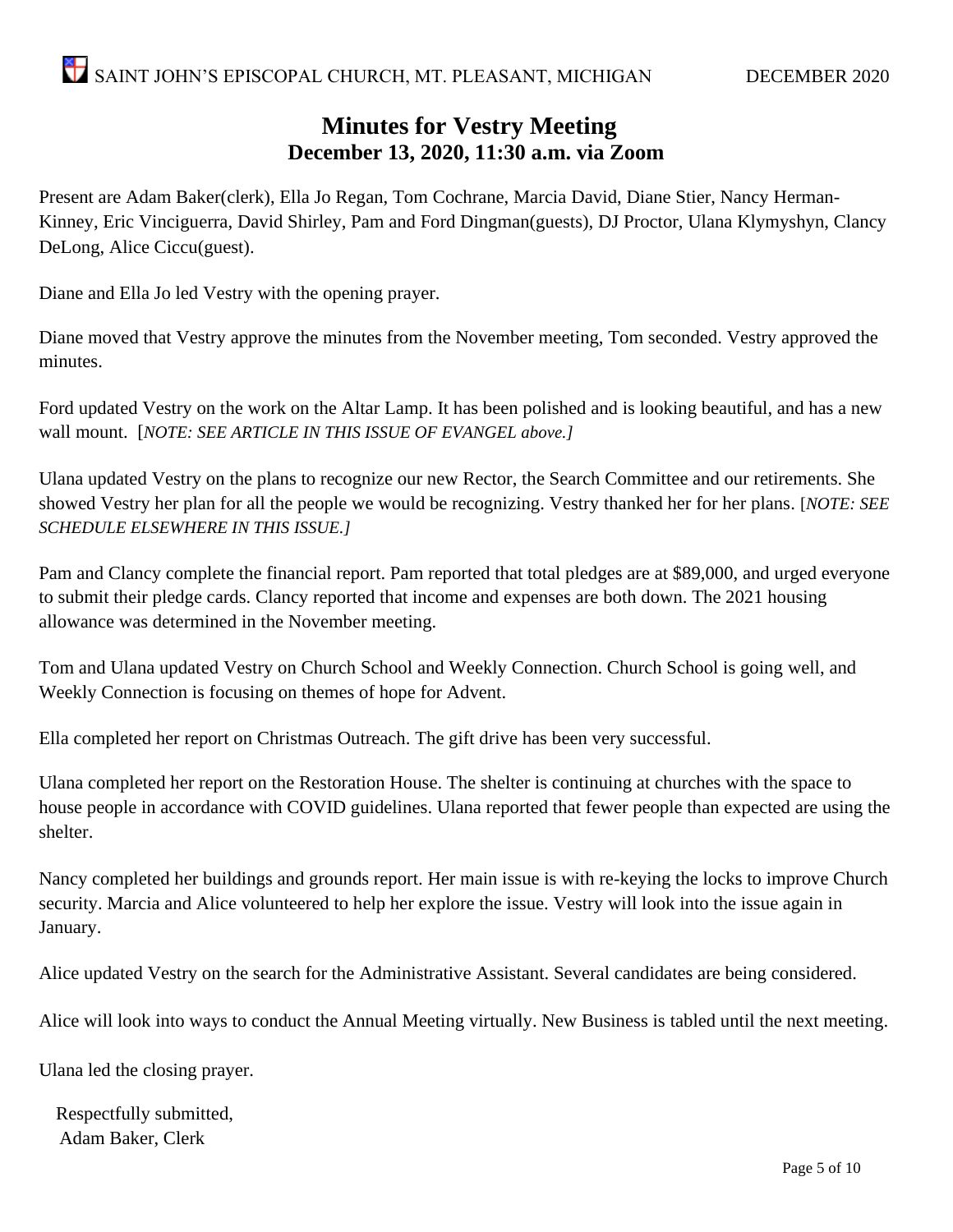# **November 2020 Financial Report**

Below is a summary of operating fund activity through the end of November (91.67%).

Unrestricted operating fund receipts..............................................\$ 146,277.07 (85.84% of budget) Unrestricted operating fund expenditures.........................................149,134.58 (87.52%% of budget) **Operating fund receipts over (under) expenditures....................\$ (2,857.51)**

Through November, total income is 6% below budget. Some great news. We had some generous gifts to the Capital Fund in November. Our Capital Fund Balance is \$55K and the mortgage balance is \$71K. There is light at the end of the tunnel.

If you haven't yet turned in your 2021 operating pledge card, please contact Pamela Dingman at (989)772-4814.

#### **Cash balances on November 30, 2020 are as follows:**

**Capital Campaign funds balance on November 1, 2020 ............\$ 10,337.64 Capital Campaign funds balance on November 30, 2020 ..........\$ 55,040.64**

#### **Capital Fund Activity for November:**

 **Net Activity ..................................................\$ 44,703.00**

### **BUILDING PROJECT**

 Total Capitalized Expenses ..............................\$ 442,621.31 Non-Capitalized Expenses (Bank Fees/Interest)...29,577.59

 **Subtotal...........................................\$ 472,198.90**

| <b>Anticipated Expenses:</b> |  |
|------------------------------|--|
|                              |  |
|                              |  |

**TOTAL PROJECT COST......................\$ 475,910.92**

**Outstanding mortgage balance as of November 30, 2020..........\$ 70,991.32**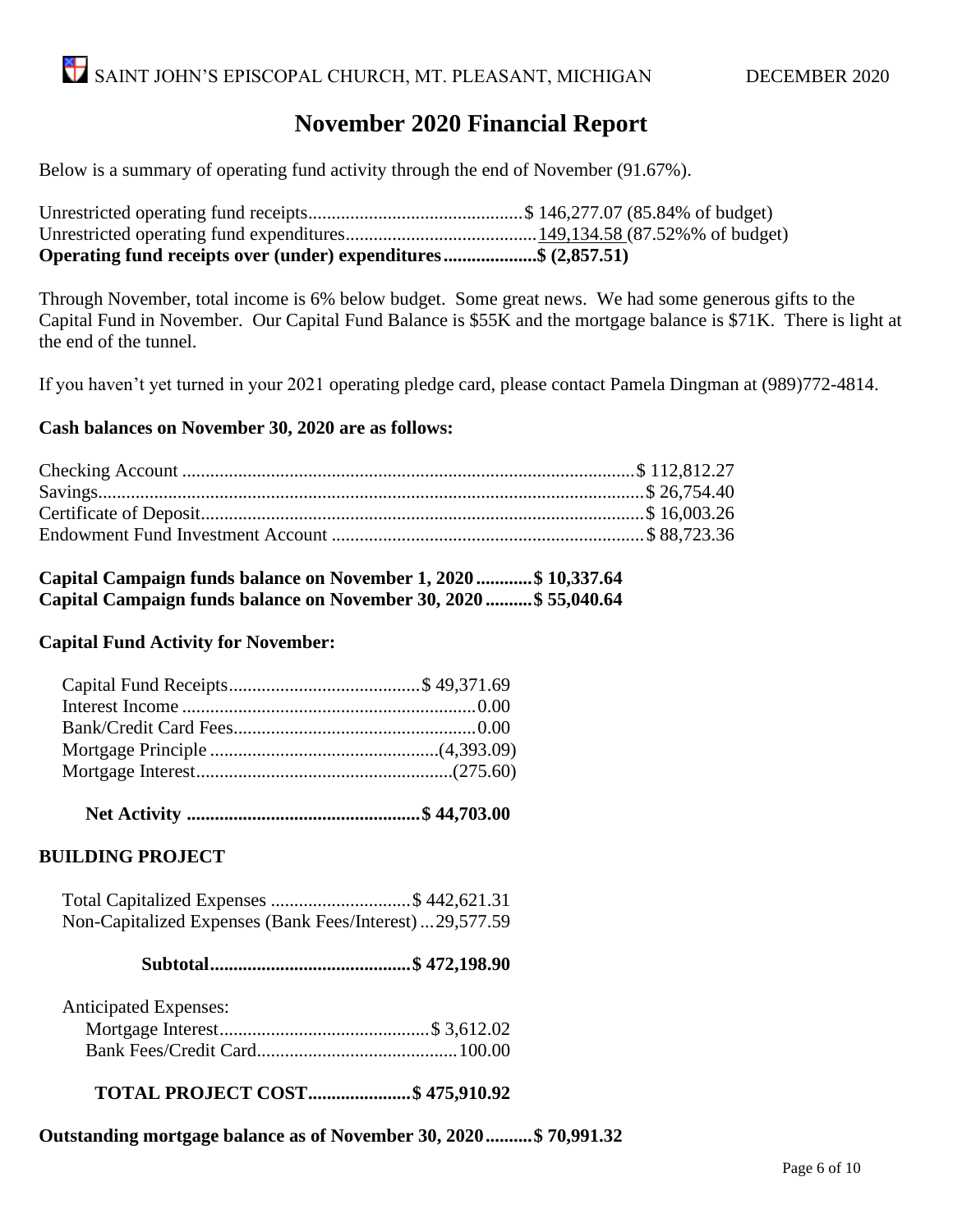# SAINT JOHN'S EPISCOPAL CHURCH, MT. PLEASANT, MICHIGAN DECEMBER 2020

# **ANGLICAN WORTHIES**

365. Morris, William (1834-1896) Artist & designer (pt. i)

Morris was perhaps the greatest genius of the Victorian period, John Stuart Mill (1806-1873) excepted, and any account of his activities can hardly do him justice without visual assistance. (He reminds one of Thomas Edison, who roamed from one invention to another.) Morris was outstanding in every artistic medium with the exception of music. He belongs in this series of Anglican and Episcopal Worthies because of the impact of Anglo-Catholicism upon the middle period of his work.



He was raised in an evangelical household but embraced ritualism and the paintings of the Pre-Raphaelite Brotherhood his brief years in college. By the final

years of his life, when he was a disciple of socialism, he was an atheist. It is a challenge to do justice to his countless artistic and political ventures, but such was the influence of his life that even now, more than a century after his death, reproductions and imitations of his designs are still current. (I have put a packet of masks with his designs in my daughter's stocking.)

There seems to be nothing in his family background to account for his incredible accomplishments. There was some wealth; he was one of ten children. His early childhood in rural Essex was largely unsupervised; he roamed the countryside of the family estate. His initial artistic interest were the rural churches in his county. Hs father took him to Canterbury Cathedral and the Chiswick Horticultural Gardens. Finally, at nine, he was sent to school. At first he rode a pony every day to Misses Arundals' Academy for Young Gentlemen; later he boarded.

Morris never really liked any structured form of education; he particularly resented boarding. In 1847 his father died; from that period the family supported itself (and Morris's artistic endeavors) from shares of the copper mines of Devon. The following year Morris was enrolled in Marlborough College in Wiltshire, another preparatory institution. According to his earliest biographer, J. W. Mackail, who certainly knew him, Morris despised his time there, "being bullied, bored, and homesick." He did take time visiting pre-historical sites there, of which there many, including Stonehenge and Avebury. However, he was confirmed in the Anglican chapel; hence he inclined toward High Church, Anglo-Catholicism, as suited to his growing artistic taste.

After another brief period of private tutoring, Morris matriculated in June 1952 to Exeter College, Oxford, not far from home. Again, Mackail tells us that Morris disliked college life; he was interested in classical literature but despised how it was taught. But he fell in love with medieval architecture—all those college buildings of the university, still in use by students to this day. "This interest," says Mackail, "was tied to Britain's growing Medievalist movement, a force of Romanticism that rejected many of the values of Victorian industrial capitalism. For Morris, the Middle Ages represented an era with strong chivalric values and an organic pre-capitalist sense of community." This can be said of all of Morris's beliefs and the efforts that followed. Thomas Carlyle was saying much the same in his social study, *Past and Present* (1848). I should add that Morris's dislike of capitalism was shared by two significant contemporaries, the novelist, Charles \*Kingsley (1819-1875) and Frederick Denison \*Maurice (1805-1872), the leader of the Christian socialist movement.

Despite his dislike of college life, he became a friend of one of the most important figures of his fruitful career, Edward Burne-Jones (1833-1898). Different in background, they shared interests in Anglo-Catholicism and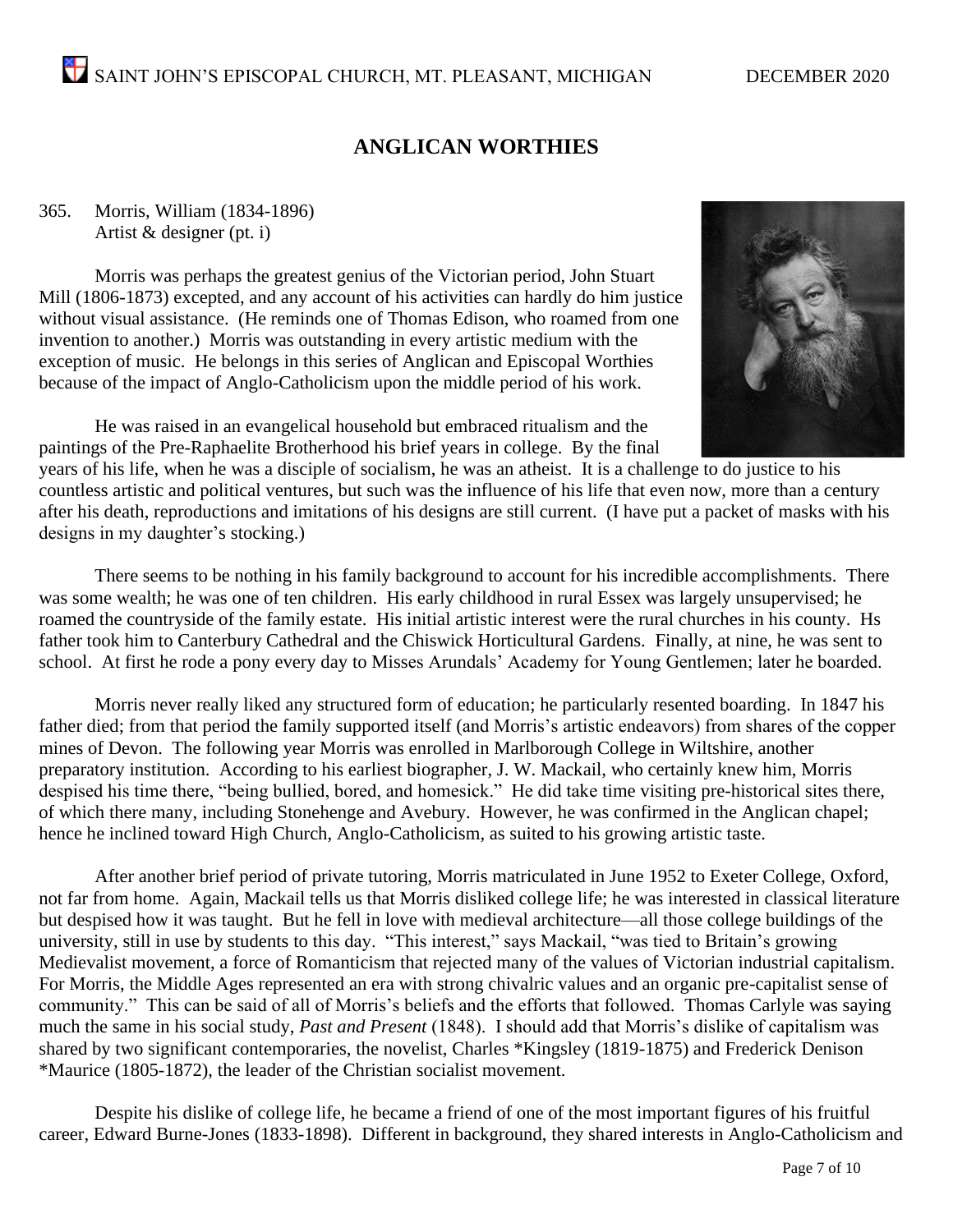SAINT JOHN'S EPISCOPAL CHURCH, MT. PLEASANT, MICHIGAN DECEMBER 2020 Arthurian literature, as did the Pre-Raphaelite Brotherhood. With other undergraduates they formed the Birmingham Set, a group of like-minded esthetes who admired the poetry of \*Tennyson and met together to recite the plays of Shakespeare.

Morris was also influenced by the essays in artistic criticism of John Ruskin (1819-1900), who has not been included among the Victorian century of Worthies because his Anglicanism is uncertain. Morris called Ruskin's essay, "On the Nature of Gothic Architecture" in the second volume of *The Stones of Venice* (1851-53), "one of the very few necessary and inviolable utterances of the century." Like Ruskin, Morris deplored the industrial manufacture of furniture and decoration and advocated hand-crafted furniture, work individually designed. The "Arts and Crafts Movement" is still acknowledged this past century, but it has its roots in the writings of Ruskin and his most noted disciples, Morris and Burne-Jones. It should not surprise us that Morris and Burne-Jones were attracted to the oeuvre of the Pre-Raphaelite Brotherhood in London. Morris began to write poetry like Keats, the Romantic poet Tennyson preferred from the preceding age.

Still involved with the intent to nourish themselves in the Anglo-Catholic Movement, which drew is lingering strength from ritualism and the ideals of the \*Oxford Movement, Morris and Burne-Jones decided to take Holy Orders and found a monastery, "where they could live a life of chastity and dedication to artistic pursuits." Nothing came of ordination. It was modified by a vow to dedicate themselves to "a life of art." Morris's family were dismayed by his decision. Mackail says that Morris's family expected him to choose either the church or a career in business, though one thinks they would have known by now that this was a hopeless expectation on their part. Morris had discovered by this time the beauties and ideals of Malory's *Morte d'Arthur*, which inspired him as well as Holman \*Hunt and the Pre-Raphaelites with models of heroism and sacrifice. The two men founded a journal, *The Oxford and Cambridge Magazine*, which lasted only twelve issues, but drew the praise of Tennyson and Ruskin. (Morris underwrote this ambitious venture, as he did nearly all their activities.) ---------------

### **WEEKLY SCHEDULE:**

Sunday 10 AM: Ante-Communion live on [Facebook](https://www.facebook.com/St-Johns-Mount-Pleasant-160189840686505/) or [YouTube](https://www.youtube.com/channel/UCqvBWSJZnVQHBDdRtL0OpoQ)

Wednesday 10 AM: [Church School by Zoom](https://us02web.zoom.us/j/83360661786?pwd=N3RiRUFEL2pwLzlQM0ZucGhvZkRUZz09)

Wednesday 7 PM: [Connections](https://us02web.zoom.us/j/84765345700?pwd=YkI4RDErVTNIcXV1NkJzZ2M1N1kyQT09)  [Conversations by Zoom](https://us02web.zoom.us/j/84765345700?pwd=YkI4RDErVTNIcXV1NkJzZ2M1N1kyQT09)

Thursday 8 PM: Compline (Night Prayer) by Zoom